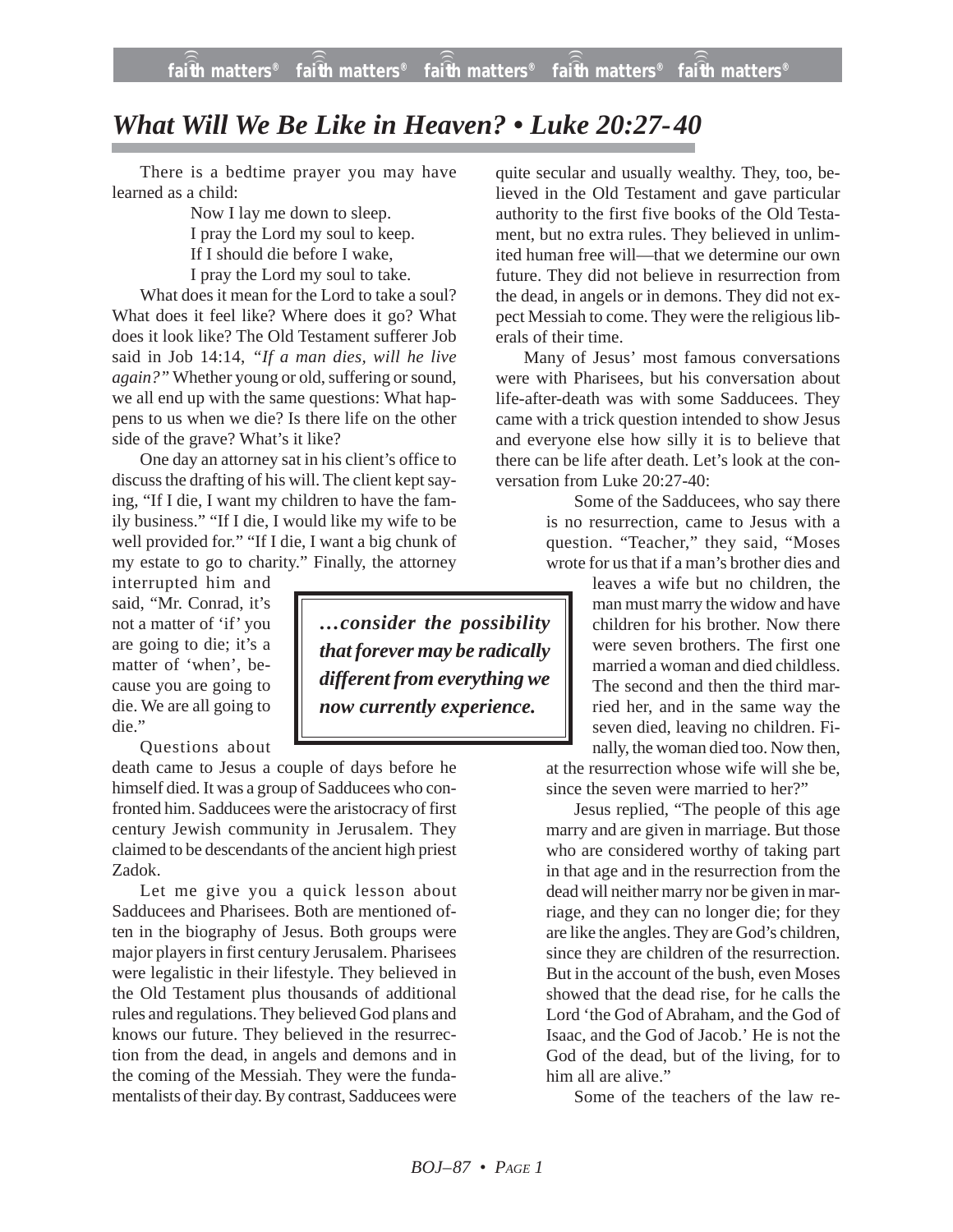sponded, "Well said, teacher!" And no one dared to ask him any more questions.

They were talking about what happens to us forever and ever and those Sadducees had some bad assumptions. Bad assumption #1 was that we are all dead forever—like mosquitoes and flies and seaweed—we live for a short time and when we're dead, that's it. No more feelings. No more thoughts. No more relationships. No more anything. We're done. The Sadducees assumed that *"there is no resurrection."*

Our assumptions often shape our thinking on everything in life. If we assume that there is no God, if we assume that the Bible is not God's truth, if we assume that there is no life after death—we will find "facts" to support our assumptions.

I recall a conversation from several years ago between an atheist and a Christian. The Christian assumed that the Bible is true, that Jesus is the means of eternal life and that he would go to heaven when he died. The atheist assumed that the Bible is not true, Jesus is not the means to eternal life and when you are dead—you are dead. Near the end of the conversation the atheist asked the Christian, "What if I'm right and you're wrong?" The Christian replied, "Then I will have lived a good life with great joy and I will die and stay dead." Then the Christian asked the atheist, "What if I'm right and you are wrong?" The atheist replied, "Then I will have made the worst possible mistake of all of eternity."

The Sadducees assumed that when we die we're dead forever. However, in arguing their point with Jesus they made a second bad assumption. They assumed that 'forever' is more of today. Please understand that they didn't believe in life after death, but when they allowed for it for argument's sake they assumed that life after death would be a straight-line continuation of life as we now know it.

Not only was that a bad assumption then, it is still a common bad assumption today. I hear it often. Golfers assume they will play the fairways of heaven with a scratch handicap. Musicians assume they will play in a combo or orchestra or will be vocalists in the choir of heaven. Others talk about dancing, reading, water-skiing or mountain climbing. They never seem to consider the possibility that forever may be radically different from everything we now currently experience.

Based on their bad assumption that forever is more of today the Sadducees used marriage and Jewish law to make their point. They cited an obscure Old Testament law in Deuteronomy 25:5 that required a man to marry his brother's widow if his brother died childless. Then the first child born to the second marriage would be legally counted as belonging to the dead brother. It is called Levirite Marriage ("levir" is Latin for "husband's brother"). "What if . . . ?" the Sadducees asked. What if she marries a third and a fourth and a fifth and a sixth and a seventh brother and she never becomes pregnant—and then she, too, dies?

No one ever claimed that such a thing happened. This was totally hypothetical. If it did happen I hope brother 5, 6 or 7 would request a sanity hearing or a murder investigation before a wedding ceremony! (Actually, this was an Old Testament rule that was rarely followed and probably never followed in Jesus' time.)

The Sadducees were really just trying to make a point. *"Now then, at the resurrection whose wife will she be, since the seven were married to her?"* They were saying that it's absurd for there to be a resurrection because she couldn't and shouldn't be married to all seven brothers at the same time. But their premise was flawed. Their fatal error was that they assumed the future will be like the past, that heaven will be just like earth and that eternity will be just like time. It was and is a common mistake. It was and is a bad assumption.

Jesus replied, *"The people of this age marry and are given in marriage. But those who are considered worthy of taking part in that age and in the resurrection from the dead will neither marry nor be given in marriage."*

Jesus taught that in heaven our relationships will be different from those we have here on earth. Because people won't die in heaven there will be no need for children to be born. Since children are a primary purpose of marriage, marriage will no longer be needed as a basic human relationship. There will be new and different relationships provided by God that we cannot now comprehend but which will fulfill and satisfy us in wonderful ways.

Some people read this as very good news. They feel they have already been married to this person too long and heaven wouldn't be heaven if they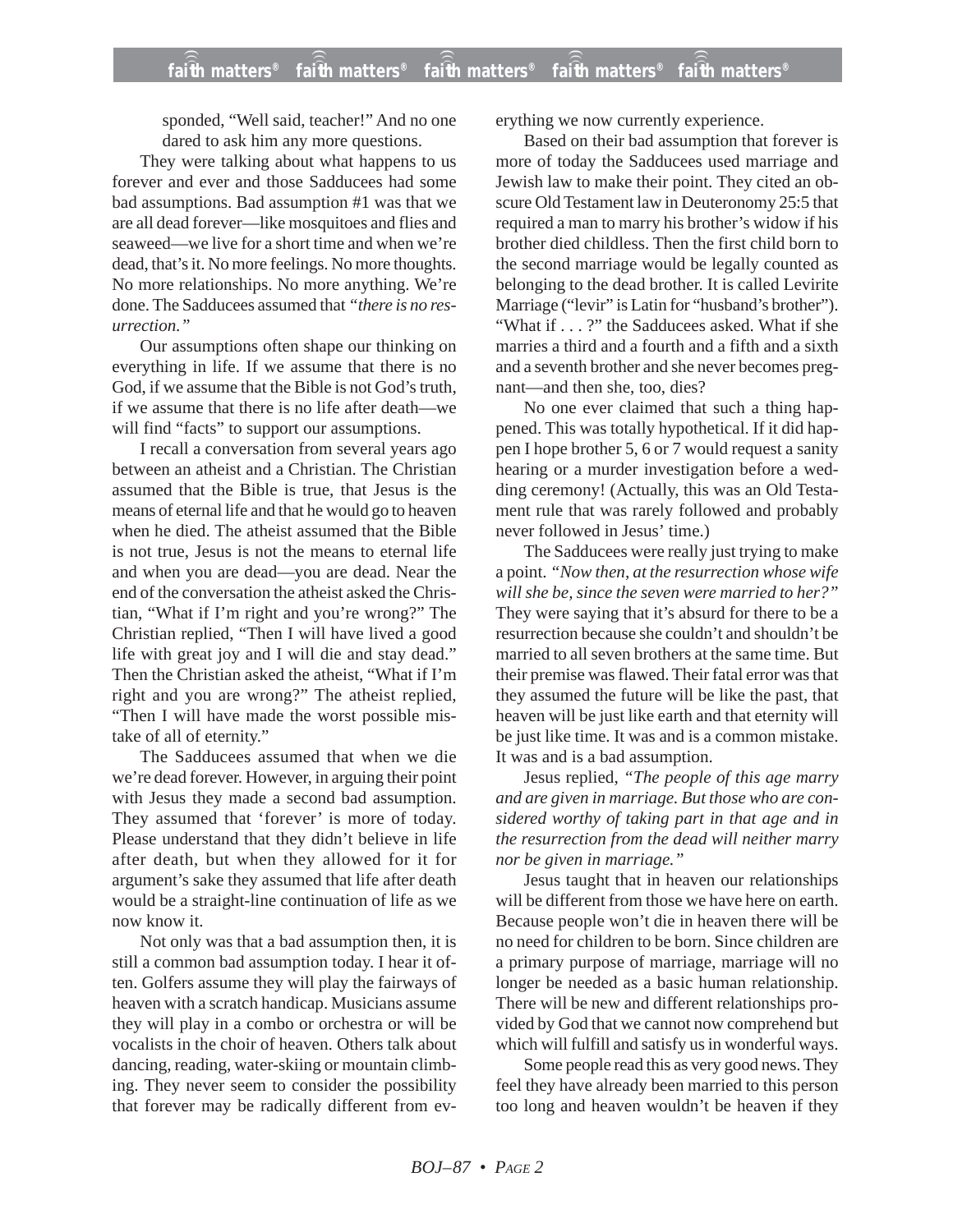## **faith matters® faith matters® faith matters® faith matters® faith matters®** ))) ))) ))) ))) )))

have to be married forever. Other couples want to extend the contract from "until death us do part" to "forever and ever, Amen."

Charleen and I have had this discussion many times. We have known each other all our lives and have been married to each other most of our lives. It is hard to imagine life without each other. We love each other very much and we thoroughly enjoy being married. We've talked about setting a meeting place in heaven so we will be sure to find each other. If we aren't married there we would at least like to hang out together.

But, we are all doing what the Sadducees did. We are assuming that the future is an extension of the present. Not so, says Jesus. It is going to be really different. It is going to be better. We are not

going to be disappointed. We are going to like it better than anything we can imagine. So don't worry. Trust God. The God who created the best of this world has something far better coming up forever.

Jesus' second teaching about forever is that admission is limited.

Jesus taught in Luke 20:35 that "*those who are considered worthy of taking part in that age and in the resurrection from the dead*" are the ones who will be admitted into heaven.

Heaven forever is not for everyone. There are very specific admission requirements and those who do not meet the requirements will not be admitted to heaven. This teaching is not very popular among lots of people. The common assumption is that everyone goes to heaven when they die. It is assumed because that's what people want. But it should not be assumed—because that is not what God says. God says the only way to get into heaven is to be considered worthy of admission. Since we are all sinners and not worthy there is only one hope—to accept Jesus Christ as Savior and get in on his worthiness. We will never make it on our own. The only way into heaven is under the auspices of Jesus. That's why it is so important to become a Christian before you die.

Jesus' third teaching about forever is that there

will be no more death. Jesus said in Luke 20:36 about those who are Christians that "*they can no longer die*." Because sin and death are linked and because there is no sin in heaven, death becomes an impossibility. Of course, heaven would be an awful place if we were miserable and could not die. But heaven is wonderful and happy and forever—and we cannot die, so there will be nothing to worry about!

Actually, this is getting back to where God first started with the Garden of Eden. He designed this perfect place and put his creatures in it with the expectation that joy and fulfillment would be theirs forever and ever. But human sin created a long, dreadful interruption. So, Jesus came to set everything straight, and those who believe in him and

follow him end up with the best of everything forever! It is truly eternal life.

Jesus' fourth teaching about forever is that we will be like the angels. For some people that is not the best of news. They imagine that we will be playing boring music while sitting

on clouds and wearing long white robes. Hardly!

Angels are magnificent, powerful, good and godly. They are the highest and happiest of God's creatures. In many ways they are better, smarter, stronger and more creative then any of us humans. And they have no sin. But they are not human. They do not have our human souls and wills. They are not created to be like God the way we were created.

Imagine that you could be 100% you but also have the best of all that angels have and are. Imagine being you only better, brighter, more beautiful and more fulfilled—the best of everything that God intends. Jesus says that we will forever be like the angels.

His fifth and his final teaching to the Sadducees is that God gives life. Jesus quoted from the Old Testament story when God talked to Moses by a burning bush in the Desert of Sinai—a story the Sadducees had no doubt about in their belief system. Moses addressed God as *"the God of*

*Heaven forever is not for everyone. There are very specific admission requirements and those who do not meet the requirements will not be admitted to heaven.*